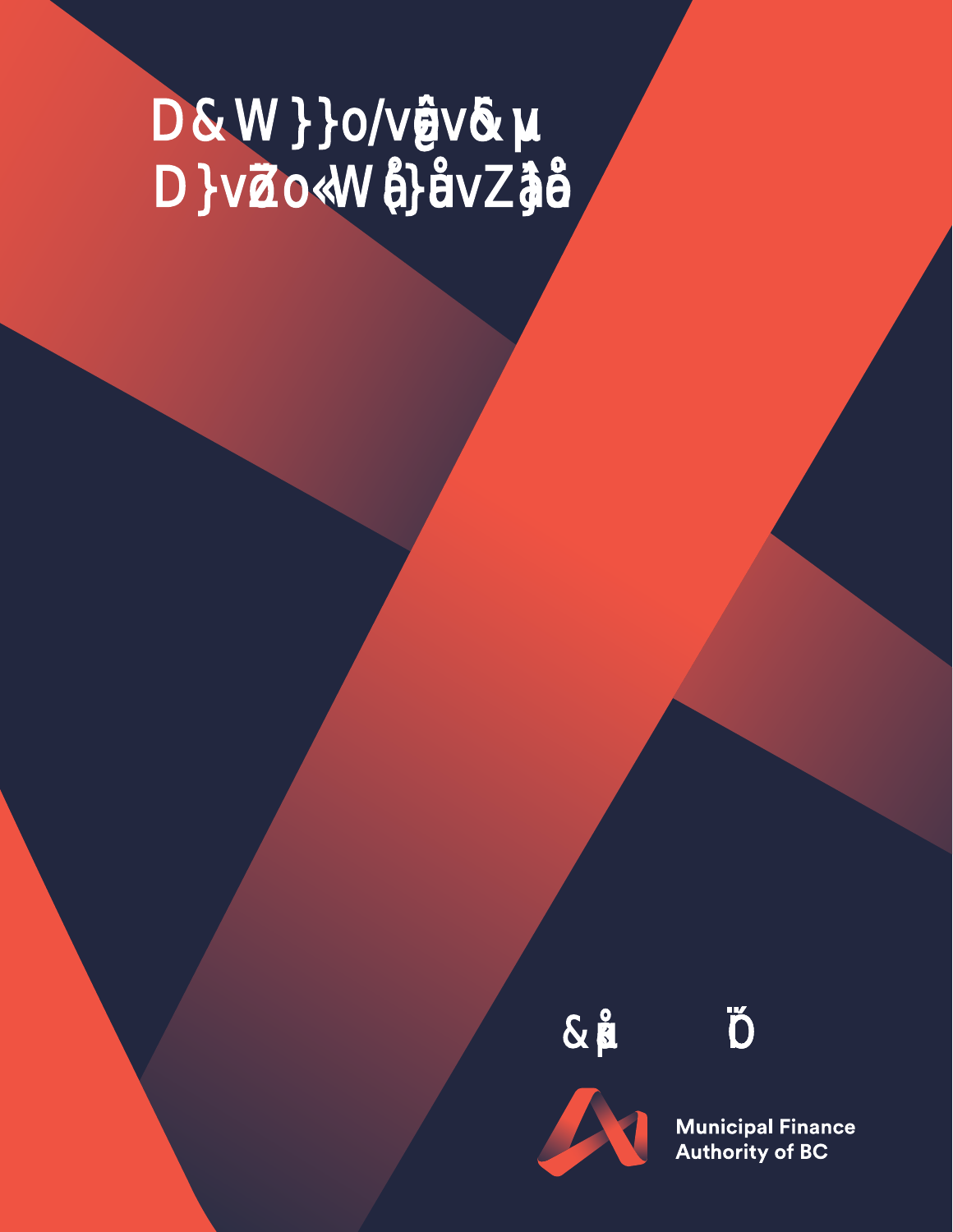

# MFA Pooled Investment Fund Monthly Performance Report<sup>1</sup>

## *As of February 28, 2022*

| Total Retum (%)                              | 1 Month | 3 Months | <b>YTD</b> | 1 Year  | 3 Years        | 5 Years                  | Since<br>Inception <sup>2</sup> |
|----------------------------------------------|---------|----------|------------|---------|----------------|--------------------------|---------------------------------|
| <b>MFA Money Market Fund</b>                 | 0.02    | 0.06     | 0.04       | 0.16    | 0.85           | 1.08                     | 3.58                            |
| FTSE Canada 30-day T-Bill Index              | 0.00    | $-0.01$  | 0.00       | $-0.02$ | 0.57           | 0.70                     | 3.31                            |
| <b>Difference</b>                            | $+0.02$ | $+0.07$  | $+0.04$    | $+0.18$ | $+0.28$        | $+0.38$                  | $+0.27$                         |
| MFA Government Focused Ultra-Short Bond Fund | $-0.04$ | $-0.17$  | $-0.23$    | $-0.17$ | 1.17           | 1.30                     | 3.24                            |
| FTSE Canada 365-Day Treasury Bill Index      | $-0.05$ | $-0.08$  | $-0.14$    | $-0.16$ | 1.12           | 1.06                     | 2.89                            |
| Difference                                   | $+0.01$ | $-0.09$  | $-0.09$    | $-0.01$ | $+0.05$        | $+0.24$                  | $+0.35$                         |
| <b>MFA Bond Fund</b>                         | $-0.15$ | $-0.69$  | $-1.03$    | $-1.14$ | 2.23           | 1.80                     | 5.52                            |
| FTSE Canada Short Term Overall Bond Index    | $-0.18$ | $-0.80$  | $-1.14$    | $-1.56$ | 1.57           | 1.33                     | 5.21                            |
| Difference                                   | $+0.03$ | $+0.11$  | $+0.11$    | $+0.42$ | $+0.66$        | $+0.47$                  | $+0.31$                         |
| MFA Fossil Fuel Free Short-term Bond Fund    | $-0.17$ | $-0.72$  | $-1.06$    | $-1.29$ | $\blacksquare$ | $\overline{\phantom{a}}$ | 0.32                            |
| FTSE Canada Short Term Overall Bond Index    | $-0.18$ | $-0.80$  | $-1.14$    | $-1.56$ |                | $\blacksquare$           | $-0.22$                         |
| Difference                                   | $+0.01$ | $+0.08$  | $+0.08$    | $+0.27$ |                |                          | $+0.54$                         |
| MFA Mortgage Fund                            | 0.10    | $-0.24$  | $-0.87$    | 1.47    |                |                          | 2.25                            |
| FTSE Canada Short Term Overall Bond Index    | $-0.18$ | $-0.81$  | $-1.15$    | $-1.61$ |                |                          | 0.79                            |
| Difference                                   | $+0.28$ | $+0.57$  | $+0.27$    | $+3.08$ |                |                          | $+1.46$                         |
| <b>MFA DMAC Fund</b>                         | $-1.85$ |          |            |         |                |                          | $-1.86$                         |
| MFA DMAC Fund Custom Benchmark <sup>3</sup>  | $-1.33$ |          |            |         | $\overline{a}$ |                          | $-1.39$                         |
| Difference                                   | $-0.52$ |          |            |         |                |                          | $-0.47$                         |

1 Total return less than one year is not annualized. Portfolio and benchmark performance is net of total fees and expenses of 12.5 basis points per annum (Money Market Fund and Government Focused Ultra-Short Bond

Fund), 20 basis points per annum (Bond Fund and Fossil Fuel Free Short-term Bond Fund), and 25 basis points per annum (Mortgage Fund), and 33 basis points per annum (DMAC Fund). ,<br><sup>2</sup>Inception dates: Money Market Fund – May 1, 1989; Government Focused Ultra-Short Bond Fund –May 18, 2020 (previously Intermediate Fund - March 30, 1994); Bond Fund – May 1, 1989, Fossil Fuel Free Bond Fund –

May 5, 2020; Mortgage Fund– January 29, 2020; DMAC Fund – January 19, 2022.<br><sup>3</sup>MFA DMAC Fund Custom Benchmark: 2% FTSE Canada 30Day T-Bill Index, 15% FTSE Canada Short Term Overall Bond Index, 16% FTSE Canada 91 Day T-Bill MSCI World Total Return Net Index (CAD), 12% MSCI Emerging Markets Total Return Net Index, 3% Canadian CPI (Non-Seasonally Adjusted) 1-month lag.

#### \$14,000 Growth of \$10K Investment Over 10 Years\*



\*Portfolio and benchmark performance is net of fees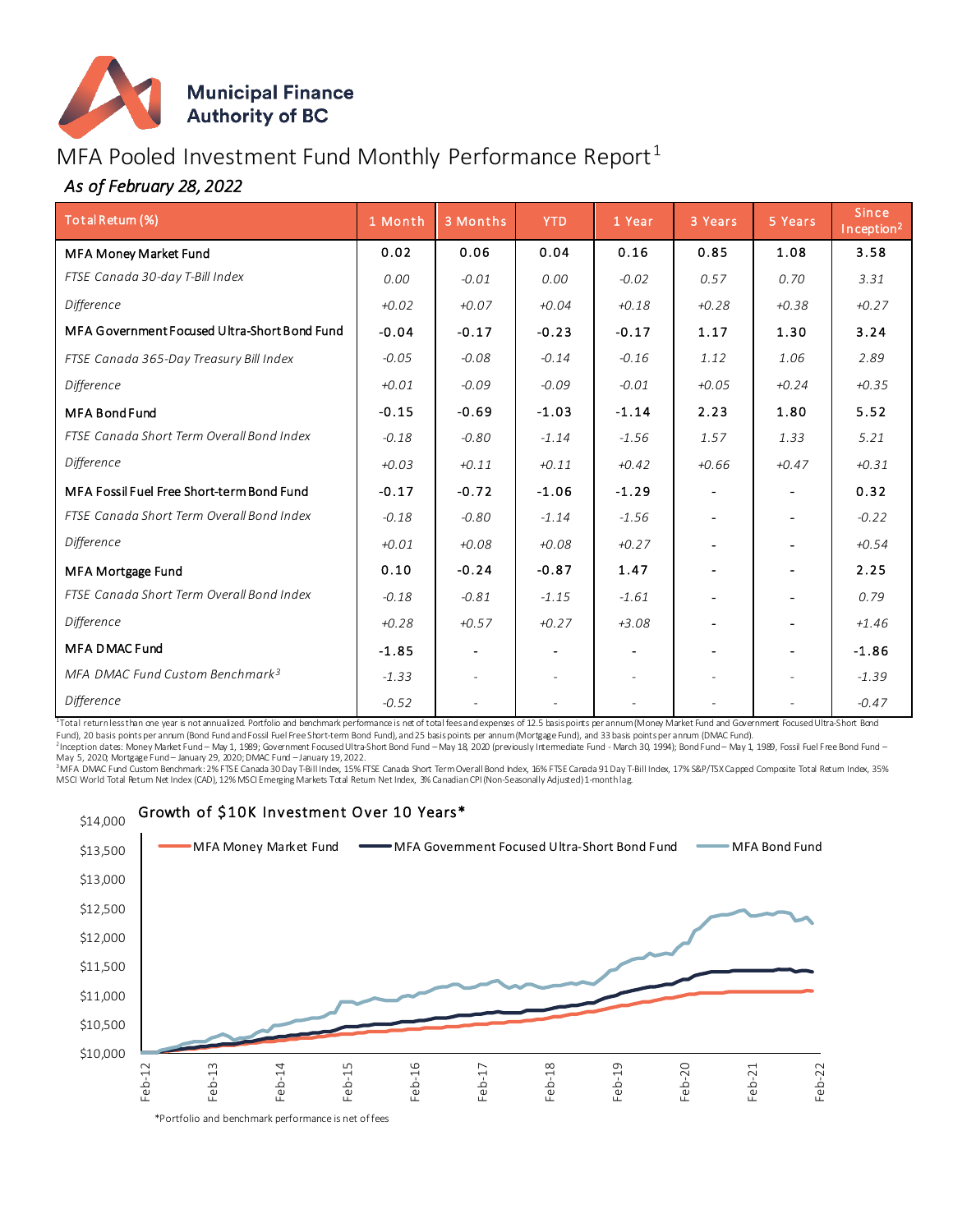#### MFA Money Market Fund

The principal objective of the Money Market Fund is to provide participating investors with interest income through investing primarily in high-quality money market instruments. The Fund will hold assets with maturities no longer than 366 days.

Over the month, the yield curve flattened as short term interest rates increased by more than long term interest rates. Against this backdrop, the MFA Money Market Fund returned 0.02% over the month.

| Total Return (%)                   | 1 Month | 3 Months | YTD     | Year    | 3 Years | 5 Years | <b>Since</b><br>Inception <sup>2</sup> |
|------------------------------------|---------|----------|---------|---------|---------|---------|----------------------------------------|
| MFA Money Market Fund <sup>1</sup> | 0.02    | 0.06     | 0.04    | 0.16    | 0.85    | 1.08    | 3.58                                   |
| FTSE Canada 30-day T-Bill Index    | 0.00    | $-0.01$  | 0.00    | $-0.02$ | 0.57    | 0.70    | 3.31                                   |
| <b>Difference</b>                  | $+0.02$ | $+0.07$  | $+0.04$ | $+0.18$ | $+0.28$ | $+0.38$ | $+0.27$                                |

 $^1$  Total returnlessthan 1 year is not annualized. Portfolio and benchmark performance is net of annualized fee and expenses of 12.5 basis points per annum. <sup>2</sup>Inception date: May 1, 1989.



| <b>Fund Characteristics</b> | $Jan-31$        | $Feb-28$        |
|-----------------------------|-----------------|-----------------|
| Fund total net assets       | \$1,283,164,460 | \$1,249,451,682 |
| Average term                | 56 days         | 54 days         |
| Current yield               | 0.39%           | 0.47%           |
| Number of issues            | 148             | 138             |
| Number of issuers           |                 | 38              |

| Top 10 Holdings         | % Assets |
|-------------------------|----------|
| C.I.B.C.B/A             | 2.72%    |
| RIDGE TRUST D/N         | 2.25%    |
| PRIME TRUST D/N         | 2.16%    |
| ENBRIDGE PPLINC D/N     | 2.10%    |
| SOUND TRUST D/N         | 2.10%    |
| TRANSCANADA PIPE D/N    | 1.97%    |
| <b>BANNER TRUST D/N</b> | 1.95%    |
| HYDRO OTTAWA HLD D/N    | 1.88%    |
| <b>BAY ST TRUST D/N</b> | 1.86%    |
| ENBRIDGE GAS INC D/N    | 1.74%    |



Oct-20 Nov-20 Dec-20 Jan-21 Feb-21 Mar-21

\*Portfolio and benchmark performance is net of fees

| <b>Issuer Type</b>                          | $Jan-31$ | $Feb-28$ |
|---------------------------------------------|----------|----------|
| Financial                                   | 22.16%   | 22.05%   |
| Non-Financial                               | 77.84%   | 77.95%   |
| Government*                                 | 0.00%    | 0.00%    |
| Mortgages/MBS                               | 0.00%    | 0.00%    |
| Pooled fund cash                            | $0.00\%$ | $0.00\%$ |
| *includes federal and provincial government |          |          |

includes federal and provincial government

| Rating           | $Jan-31$ | IFeb-28' |
|------------------|----------|----------|
| R <sub>1</sub> H | 63.07%   | 63.30%   |
| R <sub>1</sub> M | 7.80%    | 7.24%    |
| R <sub>1</sub>   | 29.12%   | 29.46%   |

\*Distributions include all interest income and coupon payments earned on investments, and are paid daily. Total income, divided by the total units outstanding on record date, is the income distribution per unit paid to investors.

Apr-21 May-21 Jun-21

Jul-21<br>Jug-21 **Aug-21**<br>Sep-21  $5e<sub>0</sub>$ Oct-21 Nov-21 Dec-21 Jan-22 Feb-22

Feb-20 Mar-20 Apr-20 May-20 Jun-20 Jul-20 Aug-20 Sep-20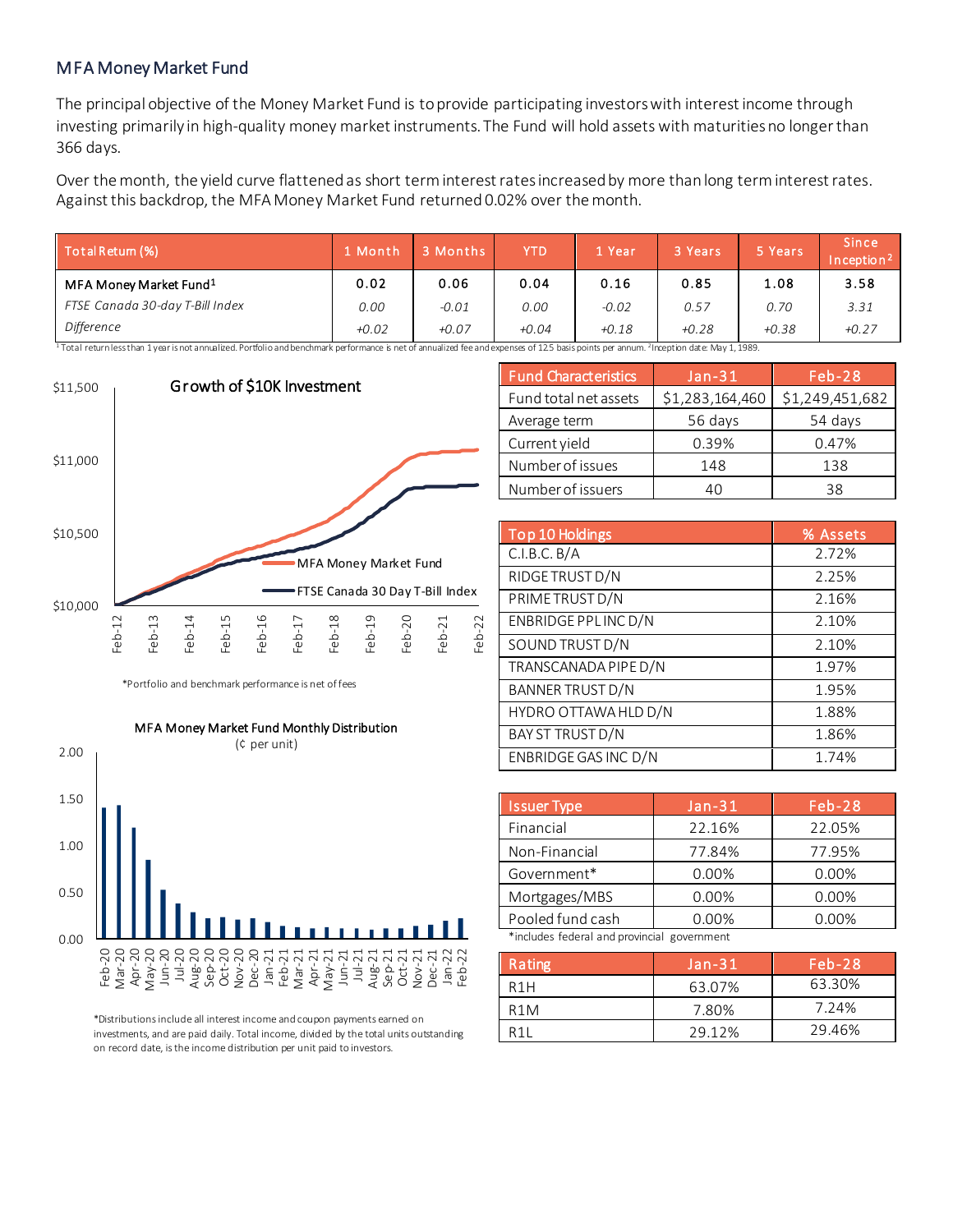#### MFA Government Focused Ultra-Short Bond Fund

The principal objective of the Government Focused Ultra-short Bond Fund is to provide participating investors with interest income. The Fund aims to achieve moderate capital appreciation by actively managing Fund investments. The Fund will hold assets with maturities no longer than 2 years at the time of purchase.

Over the month, the MFA Government Focused Ultra-Short Bond Fund returned -0.04%, performing in line with the benchmark. The fund remains biased towards high-quality provincial and financial corporate bonds given their yield advantage over similar term federal bonds.

| Total Return (%)                                          | L Month | 3 Months | <b>YTD</b> | Z Year  | 3 Years | 5 Years | <b>Since</b><br>Inception <sup>2</sup> |
|-----------------------------------------------------------|---------|----------|------------|---------|---------|---------|----------------------------------------|
| MFA Government Focused Ultra-Short Bond Fund <sup>1</sup> | $-0.04$ | $-0.17$  | $-0.23$    | $-0.17$ | 1.17    | 1.30    | 3.24                                   |
| FTSE Canada 365-Day Treasury Bill Index                   | $-0.05$ | $-0.08$  | $-0.14$    | $-0.16$ | 1.12    | 1.06    | 2.89                                   |
| Difference                                                | $+0.01$ | $-0.09$  | $-0.09$    | $-0.01$ | $+0.05$ | $+0.24$ | $+0.35$                                |

<sup>2</sup> Government Focused Ultra-Short Bond Fund – May 18, 2020 (previously Intermediate Fund - March 30, 1994)



\*Portfolio and benchmark performance is net of fees



\*Distributions include all interest income and coupon payments earned on investments, and are paid monthly. Total income, divided by the total units outstanding on record date, is the income distribution per unit paid to investors.

| <b>Fund Characteristics</b> | $Jan-31$      | $Feb-28$      |
|-----------------------------|---------------|---------------|
| Fund total net assets       | \$309,162,840 | \$309,034,689 |
| Average term                | 0.89 years    | 0.82 years    |
| Current yield               | 1.10%         | 1.26%         |
| Modified duration           | 0.88 years    | 0.80 years    |
| Number of issues            | 12            | 12            |
| Number of issuers           |               |               |

| Top 10 Holdings                       | % Assets |
|---------------------------------------|----------|
| Ontario 3.2%, Jun 2, 2022             | 29.72%   |
| Ontario 2.9%, Jun 2, 2023             | 12.07%   |
| Canada Housing Trust 2.4%, Dec 15,    |          |
| 2022                                  | 10.87%   |
| Bank of Nova Scotia 2.4%, May 1, 2023 | 7.95%    |
| Alberta 1.6%, Sep 1, 2022             | 7.24%    |
| Canada Housing Trust 2.4%, Sep 15,    |          |
| 2023                                  | 5.63%    |
| C.I.B.C. 2.4%, Jun 9, 2023            | 5.20%    |
| RBC 3.3%, Sep 26, 2023                | 4.94%    |
| Alberta 2.6%, Dec 15, 2022            | 4.93%    |
| Quebec 3.5%, Dec 1, 2022              | 4.59%    |

| <b>Issuer Type</b> | $Jan-31$                                    | $Feb-28$ |  |  |  |
|--------------------|---------------------------------------------|----------|--|--|--|
| Financial          | 24.91%                                      | 24.88%   |  |  |  |
| Non-Financial      | 0.00%                                       | 0.00%    |  |  |  |
| Government*        | 75.09%                                      | 75.11%   |  |  |  |
| Mortgages/MBS      | 0.00%                                       | 0.00%    |  |  |  |
| Pooled fund cash   | 0.00%                                       | 0.00%    |  |  |  |
|                    | *includes federal and provincial government |          |  |  |  |

| Rating  | $Jan-31$ | $Feb-28$ |
|---------|----------|----------|
| AAA/R1H | 16.50%   | 16.57%   |
| AA/R1M  | 63.30%   | 63.31%   |
| A/R11   | 20.19%   | 20.13%   |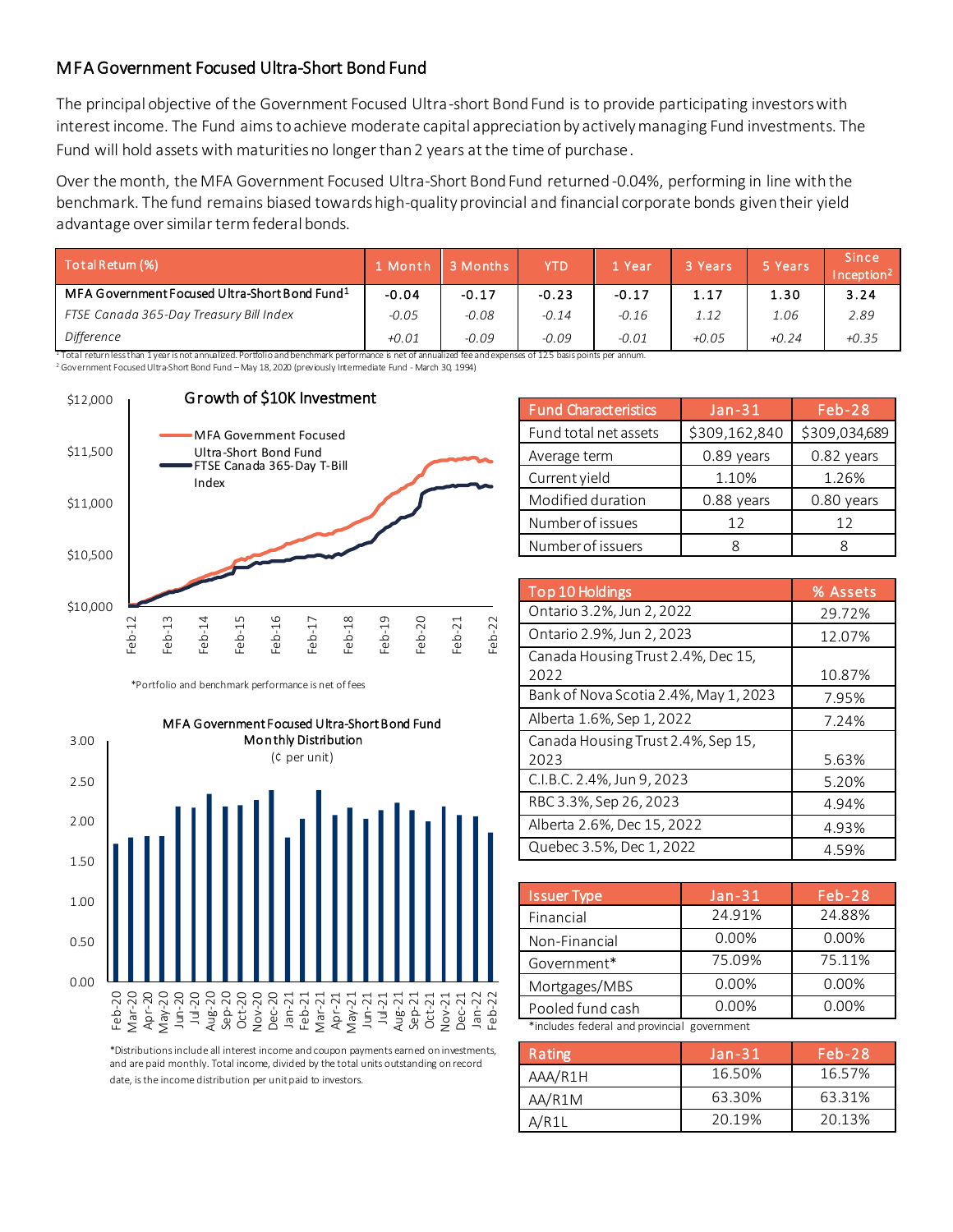### MFA Bond Fund

The principal objective of the short-term Bond Fund is to provide participating investors with interest income. The Fund aims to achieve moderate capital appreciation by actively managing Fund investments. The Fund will hold assets with maturities no longer than 7.25 years at the time of purchase. Typically, the fund's duration ranges around 3 years.

The MFA Bond Fund returned -0.15% over the month, performing in line with its benchmark. The fund remains biased towards high-quality provincial and financial corporate bonds given their yield advantage over similar term federal bonds.

| Total Retum (%)                                                                                                                                        | Month   | <b>Months</b> | YTD     | Year    | 3 Years | 5 Years | Since<br>Inception $^2$ |
|--------------------------------------------------------------------------------------------------------------------------------------------------------|---------|---------------|---------|---------|---------|---------|-------------------------|
| MFA Bond Fund <sup>1</sup>                                                                                                                             | $-0.15$ | $-0.69$       | $-1.03$ | $-1.14$ | 2.23    | 1.80    | 5.52                    |
| FTSE Canada Short Term Overall Bond Index                                                                                                              | $-0.18$ | $-0.80$       | $-1.14$ | $-1.56$ | 1.57    | 1.33    | 5.21                    |
| Difference                                                                                                                                             | $+0.03$ | $+0.11$       | $+0.11$ | $+0.42$ | $+0.66$ | $+0.47$ | $+0.31$                 |
| Total returnlessthan 1 year is not annualized. Portfolio and benchmark performance is net of annualized fee and expenses of 20 basis points per annum. |         |               |         |         |         |         |                         |

<sup>3</sup> Inception date: May 1, 1989



\*Portfolio and benchmark performance is net of fees



\*Distributions include all interest income and coupon payments earned on investments, and are paid monthly. Total income, divided by the total units outstanding on record date, is the income distribution per unit paid to investors.

| <b>Fund Characteristics</b> | Jan-31        | $Feb-28$      |
|-----------------------------|---------------|---------------|
| Fund total net assets       | \$714,013,866 | \$709,934,212 |
| Average term                | 2.68 years    | 2.73 years    |
| Current yield               | 1.79%         | 1.96%         |
| Modified duration           | 2.53 years    | 2.57 years    |
| Number of issues            | 137           | 140           |
| Number of issuers           | 65            | 64            |

| Top 10 Holdings                         | % Assets |
|-----------------------------------------|----------|
| Canada Housing Trust 1.6%, Dec 15, 2026 | 9.74%    |
| Canada 0.8%, Feb 1, 2024                | 6.13%    |
| Ontario 2.6%, Jun 2, 2025               | 4.68%    |
| Canada Housing Trust 2.6%, Dec 15, 2023 | 3.33%    |
| Canada 1.3%, Mar 1, 2027                | 2.98%    |
| Canada Housing Trust 1.3%, Jun 15, 2026 | 2.39%    |
| Manufactuters Life Insur. 3.2%, Nov 22, | 2.34%    |
| 2027                                    |          |
| Ontario 1.8%, Sep 8, 2025               | 1.85%    |
| RBC 2.6%, Nov 1, 2024                   | 1.82%    |
| Ontario 2.4%, Jun 2, 2026               | 1.73%    |

| <b>Issuer Type</b>                          | $Jan-31$ | $Feb-28$ |  |  |  |  |
|---------------------------------------------|----------|----------|--|--|--|--|
| Financial                                   | 18.61%   | 18.65%   |  |  |  |  |
| Non-Financial                               | 27.67%   | 27.02%   |  |  |  |  |
| Government*                                 | 40.00%   | 42.81%   |  |  |  |  |
| Mortgages/MBS                               | 5.02%    | 4.98%    |  |  |  |  |
| Pooled fund cash                            | 8.70%    | 6.54%    |  |  |  |  |
| *includes federal and provincial government |          |          |  |  |  |  |

| Rating            | $Jan-31$ | $Feb-28$ |
|-------------------|----------|----------|
| Cash & short term | 8.70%    | 6.54%    |
| AAA               | 26.99%   | 29.42%   |
| AA                | 17.85%   | 17.36%   |
| Д                 | 24.58%   | 24.61%   |
| BBB & below       | 16.86%   | 17.10%   |
| Mortgages/MBS     | 5.02%    | 4.98%    |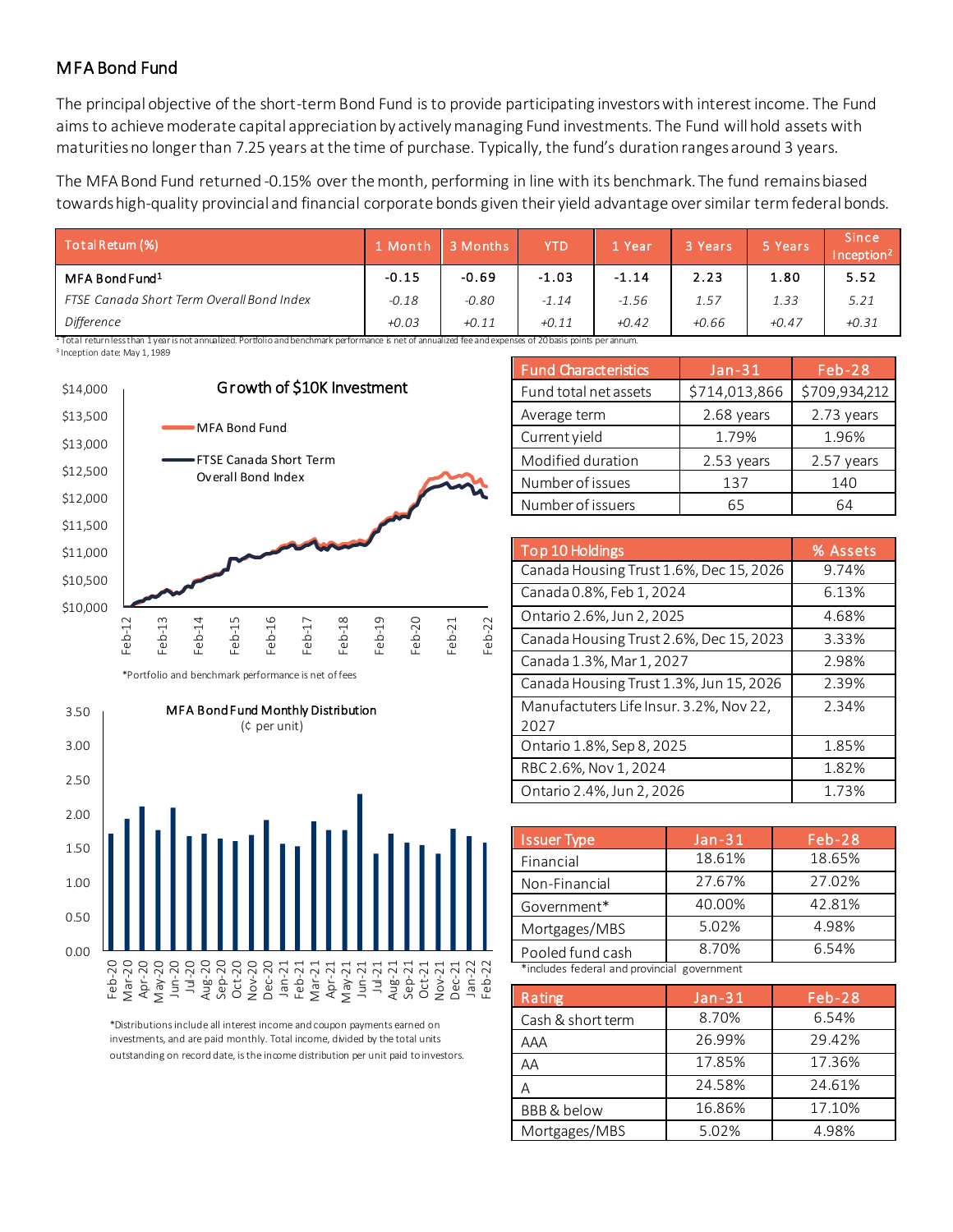#### MFA Fossil Fuel Free Short Term Bond Fund

The principal objective of the Fossil Fuel Free Short-Term Bond Fund is to provide participating investors with interest income. The Fund aims to achieve moderate capital appreciation by actively managing Fund investments. The Fund will hold assets with maturities no longer than 7.25 years at the time of purchase. The Fund shall not invest in securities of Issuers directly involved in the extraction, processing and transportation of coal, oil, or natural gas ("fossil fuels").

Over the month, the Fossil Fuel Free Short-Term Bond Fund returned -0.17%, performing in line with its benchmark. The portfolio's short duration positioning relative to the benchmark was modestly additive during a period of rising rates. This was somewhat offset by the portfolio's bias towards credit as spreads widened over the month.

| Total Retum (%)                                                                                                                                                                                 | 1 Month | 3 Months | YTD     | l Year  | 3 Years | 5 Years | <b>Since</b><br>Inception <sup>2</sup> |
|-------------------------------------------------------------------------------------------------------------------------------------------------------------------------------------------------|---------|----------|---------|---------|---------|---------|----------------------------------------|
| MFA Fossil Fuel Free Short-term Bond Fund <sup>1</sup>                                                                                                                                          | $-0.17$ | $-0.72$  | $-1.06$ | $-1.29$ |         |         | 0.32                                   |
| FTSE Canada Short Term Overall Bond Index                                                                                                                                                       | $-0.18$ | $-0.80$  | $-1.14$ | $-1.56$ |         |         | $-0.22$                                |
| Difference                                                                                                                                                                                      | $+0.01$ | $+0.08$  | $+0.08$ | $+0.27$ |         |         | $+0.54$                                |
| Total returnlessthan 1 year is not annualized. Portfolio and benchmark performance is net of annualized fee and expenses of 20 basis points per annum. <sup>2</sup> Inception date: May 5, 2020 |         |          |         |         |         |         |                                        |



\*Distributions include all interest income and coupon payments earned on investments, and are paid quarterly. Total income, divided by the total units outstanding on record date, is the income distribution per unit paid to investors.

| <b>Fund Characteristics</b> | $Jan-31$      | $Feb-28$      |
|-----------------------------|---------------|---------------|
| Fund total net assets*      | \$158,508,430 | \$158,226,239 |
| Average term                | 2.67 years    | 2.72 years    |
| Current yield               | 1.75%         | 1.94%         |
| Modified duration           | 2.52 years    | 2.56 years    |
| Number of issues            | 84            | 87            |
| Number of issuers           | 41            | 44            |

\*MFA owns units of the RBC Vision Fossil Fuel Free Short-term Bond Fund (total size \$277,566,615)

| Top 10 Holdings                         | % Assets |
|-----------------------------------------|----------|
| Canada Housing Trust 1.6%, Dec 15, 2026 | 10.32%   |
| Ontario 2.6%, Jun 2, 2025               | 4.58%    |
| Ontario 3.5%, Jun 2, 2024               | 3.36%    |
| Canada Housing Trust 1.3%, Jun 15, 2026 | 3.02%    |
| Canada 1.3%, Mar 1, 2027                | 2.93%    |
| BRUCE POWER LP 3%, Jun 21, 2024         | 2.69%    |
| Ontario 2.9%, Jun 2, 2023               | 2.55%    |
| Ontario Power Gen 2.9%, Apr 8, 2025     | 2.48%    |
| Canada 2.0% Sep 1, 2023                 | 2.43%    |
| TD Bank 2.9%, Mar 8, 2024               | 2.36%    |

| <b>Issuer Type</b>                          | $Jan-31$ | $Feb-28$ |  |  |  |  |  |
|---------------------------------------------|----------|----------|--|--|--|--|--|
| Financial                                   | 21.17%   | 20.90%   |  |  |  |  |  |
| Non-Financial                               | 23.77%   | 23.62%   |  |  |  |  |  |
| Government*                                 | 39.89%   | 41.81%   |  |  |  |  |  |
| Mortgages/MBS                               | 4.32%    | 4.23%    |  |  |  |  |  |
| Pooled fund cash                            | 10.84%   | 9.43%    |  |  |  |  |  |
| *includes federal and provincial government |          |          |  |  |  |  |  |

Rating Jan-31 Feb-28 Cash & short term 10.84% 9.43% AAA 24.40% 26.49% AA 21.59% 21.34% A 26.68% 26.31% BBB & below 12.16% 12.21% Mortgages/MBS 4.32% 4.23%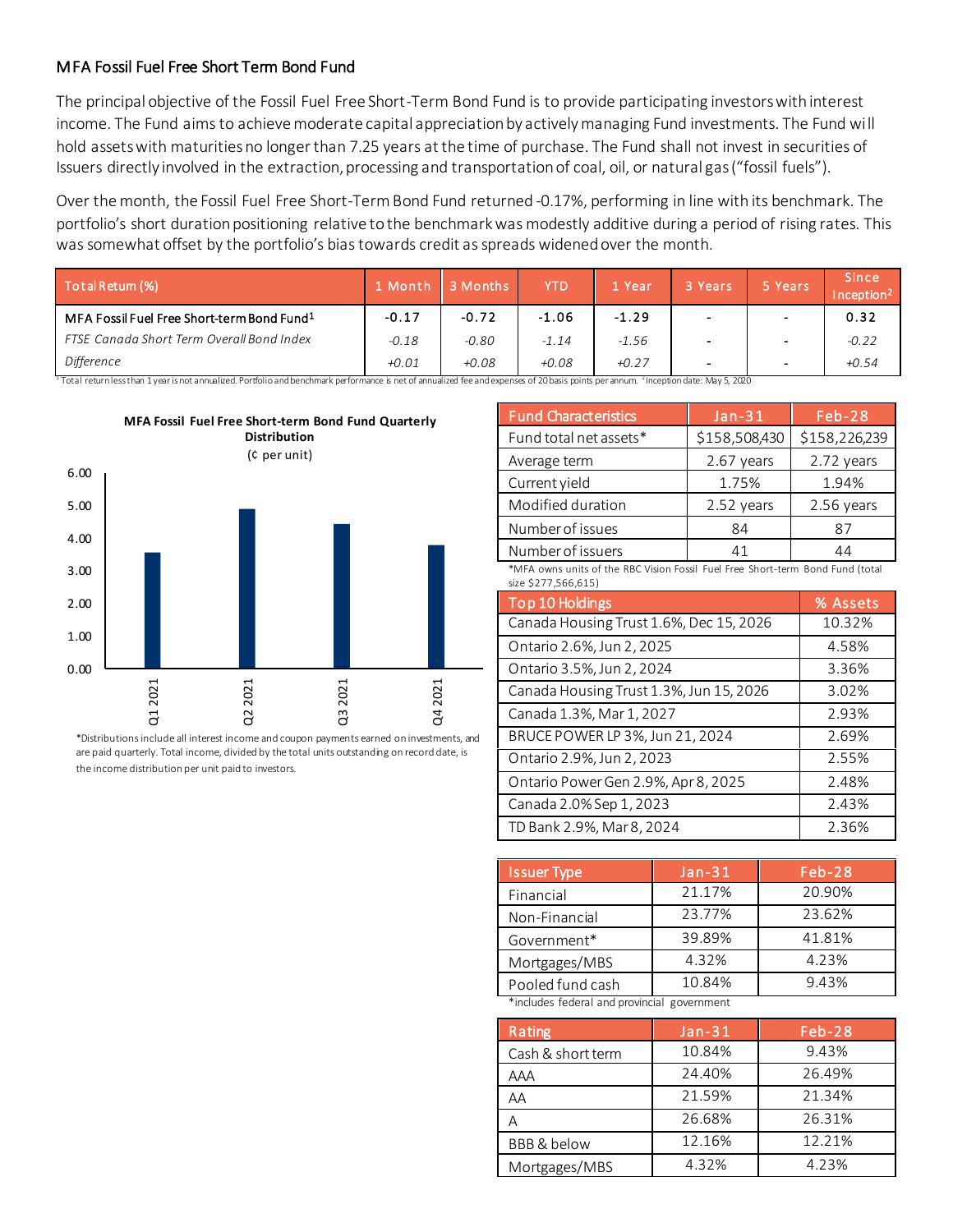#### MFA Mortgage Fund

The principal objective of the Mortgage Fund is to provide participating investors with interest income, and diversification benefits by capitalizing on the illiquidity premium offered by the Canadian commercial mortgage markets. The Fund shall indirectly invest primarily in first mortgages on income producing commercial properties in Canada with an average term of 2 to 5 years.

The MFA mortgage fund returned 0.10% over the month, outperforming its benchmark due to yield accrual. Mortgage spreads were broadly flat over the month, ending February at a yield of 160 basis points over similar-term Government of Canada bonds.

| Total Retum (%)                           | 1 Month | ا Months I | <b>YTD</b> | 1 Year  | 3 Years                  | 5 Years                  | <b>Since</b><br>Inception <sup>2</sup> |
|-------------------------------------------|---------|------------|------------|---------|--------------------------|--------------------------|----------------------------------------|
| MFA Mortgage Fund <sup>1</sup>            | 0.10    | $-0.24$    | $-0.87$    | 1.47    | $\overline{\phantom{0}}$ | $\overline{\phantom{0}}$ | 2.25                                   |
| FTSE Canada Short Term Overall Bond Index | $-0.18$ | $-0.81$    | $-1.15$    | $-1.61$ | $\overline{\phantom{0}}$ | $\overline{\phantom{0}}$ | 0.79                                   |
| Difference                                | $+0.28$ | $+0.57$    | $+0.27$    | $+3.08$ | $\blacksquare$           | $\,$                     | $+1.46$                                |

<sup>1</sup>Total return less than 1 year is not annualized. Portfolio and benchmark performance is net of annualized fee and expenses of 25 basis points per annum. 2 Inception date: January 29, 2020

| <b>Fund Characteristics</b>         | $Jan-31$                               | <b>Feb-28</b>                          |
|-------------------------------------|----------------------------------------|----------------------------------------|
| Fund total net assets*              | \$142,549,525                          | \$142,715,583                          |
| Weight average spread               | 161 bps over similar<br>term GoC bonds | 160 bps over similar<br>term GoC bonds |
| Weighted average amortization       | 21.7 years                             | 21.8 years                             |
| Average term-to-maturity            | 4.0 years                              | 4.4                                    |
| Current yield                       | 2.68%                                  | 2.81%                                  |
| Weighted average duration           | 3.3 years                              | 3.4 years                              |
| Weighted loan-to-value              | 55%                                    | 55%                                    |
| Weighted average cash flow coverage | 1.7x                                   | 1.7                                    |
| Number of mortgages                 | 555                                    | 554                                    |
| Largest mortgage                    | 2.1%                                   | 2.1%                                   |
| Marketable securities & cash        | 10.9%                                  | 9.0%                                   |

\*MFA owns units of the PH&N Mortgage Pension Trust (total size \$5,027,594,814)



#### **MFA Mortgage Fund Quarterly Distribution**

(¢ per unit)

\*Distributions include all interest income and coupon payments earned on investments, and are paid quarterly. Total income, divided by the total units outstanding on record date, is the income distribution per unit paid to investors.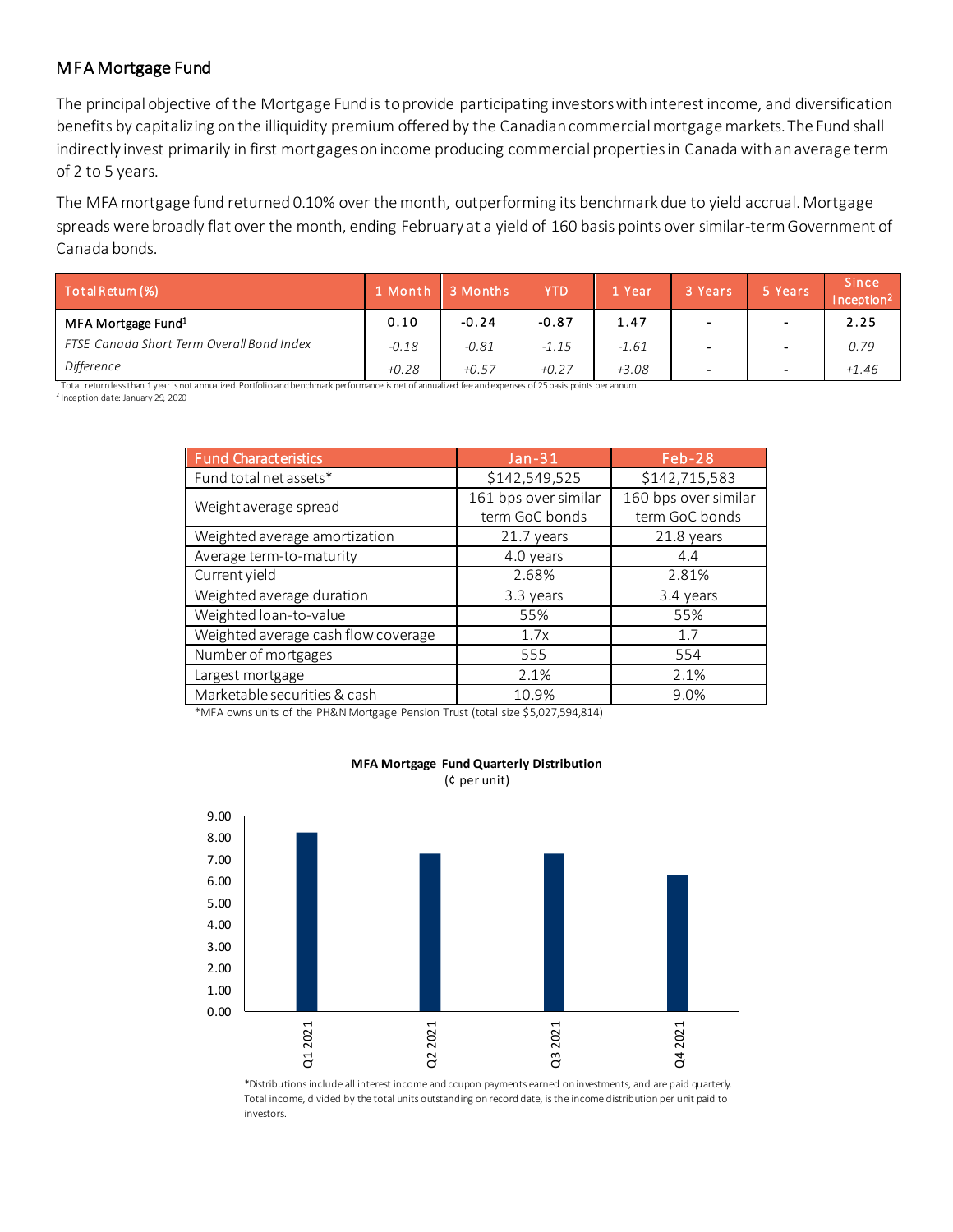#### MFA DMAC Fund

The primary purpose of the DMAC Fund is to invest capital over the long-term to grow at a rate that exceeds inflation, while minimizing risk through asset class selection and diversification. The fund shall be broadly diversified among Fixed Income, Equities and Alternatives. The fund aims to provide risk-adjusted real returns of 3.5% over the long-term.

The MFA DMAC fund returned -1.85% over the month, underperforming its benchmark. One detractor from performance during the month was the BlueBay Total Return Credit Fund, which suffered on the back of deteriorating global risk sentiment driven by Russia's invasion of Ukraine. Alongside this, the RBC Vision Fossil Fuel Free Emerging Markets Equity Fund and the RBC Vision Fossil Fuel Free Global Equity Fund also detracted from returns as rising geopolitical tensions weighed on equity returns.

| Total Retum (%)                                                  | 1 Month | 3 Months                 | <b>YTD</b>               | 1 Year                   | 3 Years                  | 5 Years                  | <b>Since</b><br>Inception <sup>2</sup> |
|------------------------------------------------------------------|---------|--------------------------|--------------------------|--------------------------|--------------------------|--------------------------|----------------------------------------|
| MFA DMAC Fund <sup>1</sup>                                       | $-1.85$ | $\overline{\phantom{0}}$ |                          |                          |                          |                          | $-1.86$                                |
| MFA DMAC Fund Custom Benchmark <sup>3</sup>                      | $-1.33$ |                          |                          |                          |                          | $\overline{\phantom{a}}$ | $-1.39$                                |
| Difference                                                       | $-0.52$ | $\overline{\phantom{a}}$ | $\overline{\phantom{0}}$ | $\overline{\phantom{0}}$ | $\overline{\phantom{0}}$ | $\overline{\phantom{a}}$ | $-0.47$                                |
| MFA DMAC Fund <sup>1</sup>                                       | $-1.85$ | $\sim$                   |                          |                          |                          |                          | $-1.86$                                |
| Canadian CPI (Non-Seasonally Adjusted) 1-month<br>$lag + 3.5\%4$ | 1.14    |                          |                          |                          |                          | $\blacksquare$           | 1.10                                   |
| Difference                                                       | $-2.99$ | $\overline{\phantom{0}}$ |                          |                          |                          | $\overline{\phantom{a}}$ | $-2.96$                                |

<sup>1</sup>Total return less than 1 year is not annualized. Portfolio and benchmark performance is net of annualized fee and expenses of 33 basis points per annum.

<sup>2</sup> Inception date: January 19, 2022

<sup>3</sup> MFA DMAC Fund Custom Benchmark: 2% FTSE Canada 30 Day T-Bill Index, 15% FTSE Canada Short Term Overall Bond Index, 16% FTSE Canada 91 Day T-Bill Index, 17% S&P/TSX Capped Composite Total Return Index, 35% MSCI World Total Retum Net Index (CAD), 12% MSCI Emerging Markets Total Retum Net Index, 3% Canadian CPI (Non-Seasonally Adjusted) 1-month lag.<br><sup>4</sup> MFA DMAC Fund secondary benchmark

| <b>Asset Mix</b>                   | <b>Midpoint Target</b><br>Allocation <sup>1</sup> | $Jan-31$ | <b>Feb-28</b> |
|------------------------------------|---------------------------------------------------|----------|---------------|
| Alternative Investments            | 15%                                               | 2.7%     | 2.8%          |
| RBC Canadian Core Real Estate Fund | 5%                                                | 2.7%     | 2.8%          |
| High Yield Mortgages               | 5%                                                | 0.0%     | 0.0%          |
| Infrastructure                     | 5%                                                | 0.0%     | 0.0%          |
| Equity Investments                 | 60%                                               | 65.1%    | 65.2%         |
| <b>Emerging Market Equity</b>      | 10%                                               | 11.6%    | 11.3%         |
| Global Equities (low volatility)   | 11%                                               | 11.7%    | 11.9%         |
| Canadian Equities                  | 10%                                               | 11.2%    | 11.4%         |
| Global Equities                    | 24%                                               | 24.5%    | 24.4%         |
| Canadian Equities (low volatility) | 5%                                                | 6.0%     | 6.2%          |
| <b>Fixed Income Investments</b>    | 25%                                               | 30.0%    | 29.7%         |
| Canadian bonds                     | 15%                                               | 14.6%    | 14.2%         |
| Global Bonds                       | 10%                                               | 15.4%    | 15.5%         |
| Cash                               | 0%                                                | 2.2%     | 2.3%          |

1 The Fund Manager is authorized to tactically allocate a strategy's total portfolio weight within approved ranges, generally about +/- 5% - these target portfolio weights represent the mid-point of approved ranges